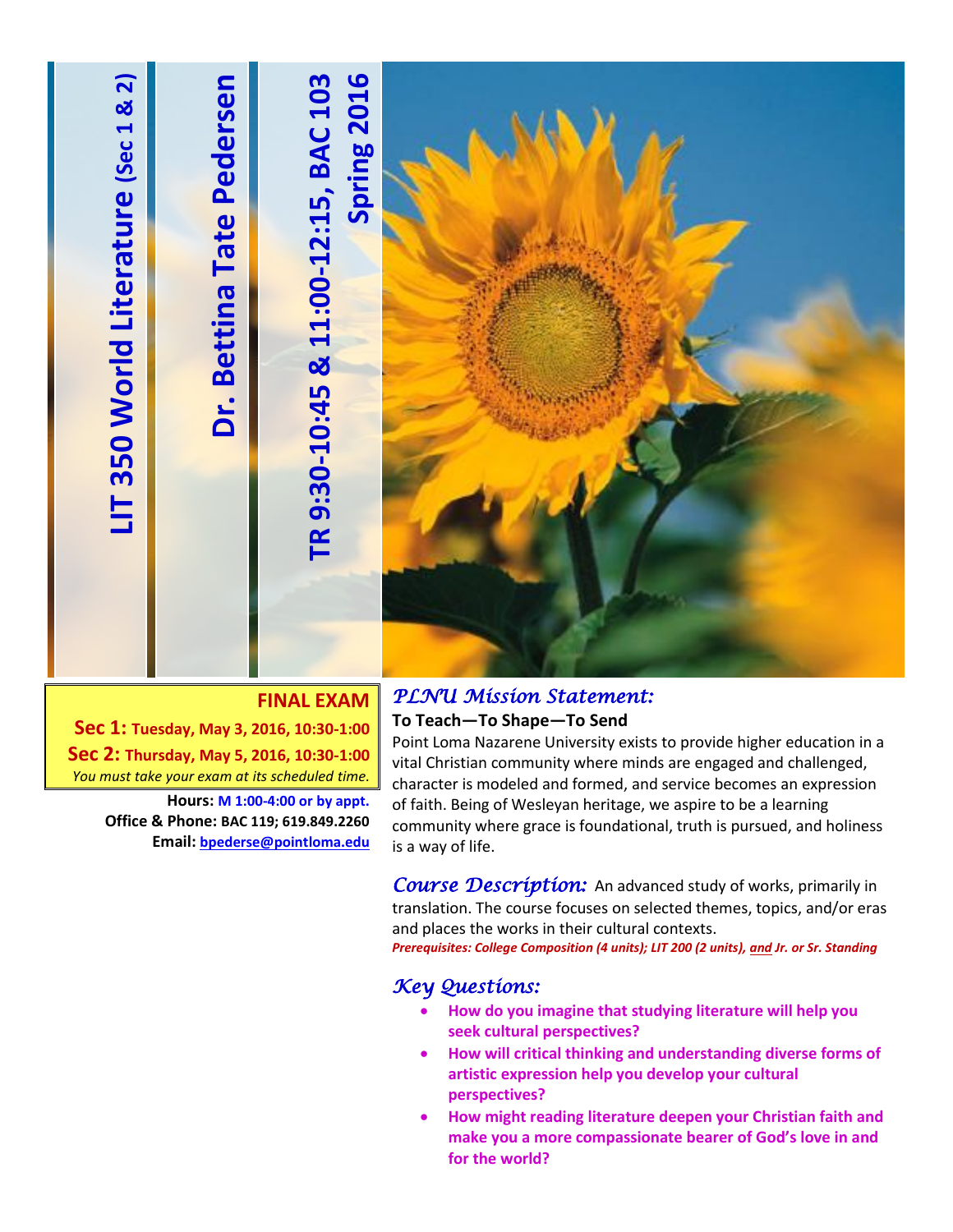## *General Education Course Statement*

This course is one of the components of the General Education Program at Point Loma Nazarene University, in the category *Seeking Cultural Perspectives*. By including this course in a common educational experience for undergraduates, faculty support the "survey of human endeavors from a historical, cultural, linguistic and philosophical perspective, including developing critical appreciation of human expression—both artistic and literary" [\(http://catalog.pointloma.edu/content.php?catoid=10&navoid=989\)](http://catalog.pointloma.edu/content.php?catoid=10&navoid=989).

Art is so important to human beings—to the way we tell the stories of our lives and record our deepest feelings and personal beliefs. Literature is one form of art that helps us reflect on the different stories, cultures, histories, and experiences of many people across the world and across time. Through literature we can experience a wider range of human experience than that of our own individual lives, and in so doing we have the opportunity to become **deeper and more compassionate human beings**.

## *Student Learning Outcomes*

### *Institutional and GE Learning Outcomes*

Blue text and shading indicate the GE Learning Outcomes (GELOs) addressed in this class.

### **Context: Learning, Informed by our Faith in Christ**

**ILO #1:** Students will acquire knowledge of human cultures and the physical and natural world while developing skills and habits that foster life-long learning

**GELO 1a.** *Written Communication*: Students will be able to effectively express ideas and information to others through written communication.

**GELO 1b.** *Oral Communication*: Students will be able to effectively express ideas and information to others through oral communication.

**GELO 1c.** *Information Literacy*: Students will be able to access and cite information as well as evaluate the logic, validity, and relevance of information from a variety of sources.

**GELO 1d.** *Critical Thinking***: Students will be able to examine, critique, and synthesize information in order to arrive at reasoned conclusions.**

**GELO 1e.** *Quantitative Reasoning*: Students will be able to solve problems that are quantitative in nature.

#### **Context: Growing, In a Christ-Centered Faith Community**

**ILO #2:** Students will develop a deeper and more informed understanding of self and others as they negotiate complex environments

GELO 2a. Students will develop an understanding of self that fosters personal wellbeing.

**GELO 2b. Students will understand and appreciate diverse forms of artistic expression.** 

GELO 2c. Students will demonstrate an understanding of the complex issues faced by diverse groups in global and/or cross-cultural contexts.

#### **Context: Serving, In a Context of Christian Faith**

**ILO#3:** Students will serve locally and/or globally in vocational and social settings

GELO 3. Students will demonstrate an understanding of Christian Scripture, Tradition, and Ethics, including engagement in acts of devotion and works of mercy.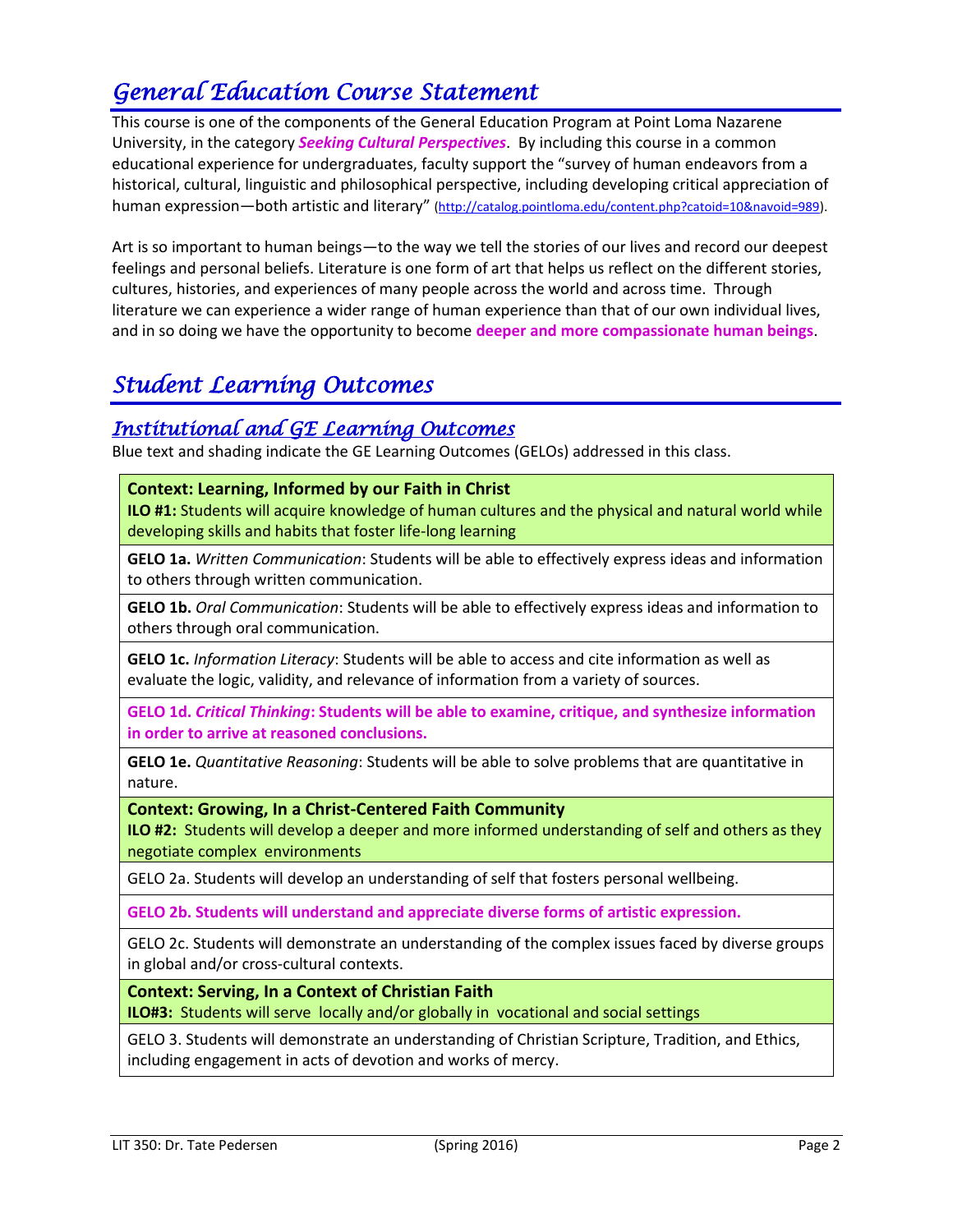### *Course Learning Outcomes*

Students will

- 1) closely read and critically analyze texts. **(GELO 1d, 2b)**
- 2) recall, identify, and use fundamental concepts of literary study to read texts **(GELO 1d, 2b)**
	- a. Standard literary terminology
	- b. Modes/genres of literature
	- c. Elements of literary genres
	- d. Literary periods (dates, writers, characteristics, and important developments)
	- e. Extra-literary research
- 3) connect the literary works with their own lives and with the social, cultural, and historical contexts of the works and their authors. **(GELO 1d, 2b)**

## *Carnegie Unit*

Credit is awarded based on the Carnegie unit of 750 minutes of seat time + 1500 minutes of out-of-class work = 1 unit of credit. Some specific details about how this class meets the credit hour requirement are included in this syllabus; additional details can be provided upon request.

## *Undergraduate Catalog (***<http://www.pointloma.edu/experience/academics/catalogs>***)*

Please see the University Undergraduate Catalog for all information on programs of studies and degrees. Please use the catalog for the year you entered university.

## *Important University & LJML Department Policies*

Please see the link **(LJML [Department](http://www.pointloma.edu/sites/default/files/filemanager/Literature_Journalism__Modern_Languages/LJML_Department_Syllabus_Statments_final_2015-16.pdf) Syllabus Statements 2015-2016)** and the printed copy of these policies.

Please see **Academic and General Policies** in the catalog for all information on university academic and general policies: [\(http://catalog.pointloma.edu/content.php?catoid=18&navoid=1278\)](http://catalog.pointloma.edu/content.php?catoid=18&navoid=1278)

- **ATTENDANCE:** Your regular and punctual attendance *and* active, informed participation in our class sessions is essential to your learning and to the vibrancy of our class time together. Please read the **[Class Attendance](http://catalog.pointloma.edu/content.php?catoid=14&navoid=1089#Class_Attendance)** section of your *PLNU Catalog,* carefully (see link above). It indicates that if students miss more than 10% of class meetings (approx. 4 for a MWF course, 3 classes for a TTH course, 2 classes for a quad course), faculty members may file a written report which may result in de-enrollment from the course. If students miss more than 20% of class meetings (approx. 8 for a MWF course, 6 classes for a TTH course, 4 for a quad course), students may be de-enrolled without notice. De-enrollment may have serious consequences on residence, athletic, and scholarship requirements; it may also necessitate a reduction or loss in a student's financial aid. **DROPPING CLASS:** If you do decide to drop the course for any reason, please let me know so that I can officially remove you from my grade roster and class lists—and not worry about what has happened to you. (FYI: The last day to drop a Spring 2016 quad class is February 5, 2016.)
- **FINAL EXAMINATIONS:** Final Examinations are the culminating learning event in a course, and they are scheduled to take into account all the different courses and departments across the university. The exam schedule varies from year to year. The 2015-16 final examination schedule is posted at [Final](http://www.pointloma.edu/sites/default/files/filemanager/Academic_Affairs/Schedules/Final_Exam_Schedule_2015-2016.pdf) Exam Schedule [2015-2016.](http://www.pointloma.edu/sites/default/files/filemanager/Academic_Affairs/Schedules/Final_Exam_Schedule_2015-2016.pdf) Final Exams in Quad 1 courses are scheduled for the final class session of the quad. *You are expected to arrange your personal affairs to fit the examination schedule.* In the rare case that you may be scheduled for more than three (3) final examinations on the same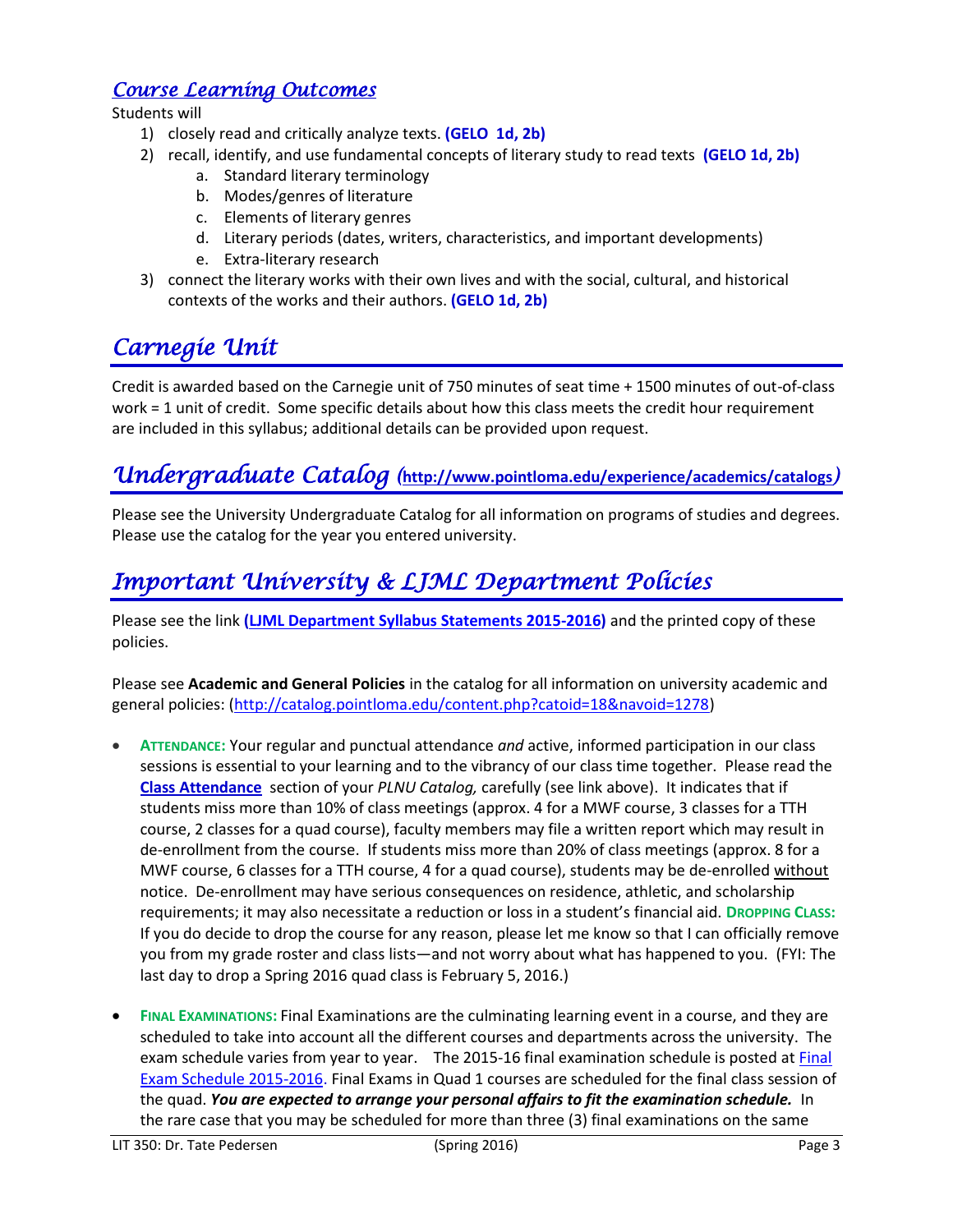day, you may work out an alternate time for one of your exams with your professors. This is the only university-sanctioned reason for taking a final exam at a time other than the officially scheduled time for the exam. Please confirm your final examination schedule the first week of classes, and schedule those exam times into your daily planners and calendars now. If you find that your final exam schedule is the one described above, please meet with your professors as soon as possible so that they may help you to make alternative arrangements for taking your exams. Department chairs/school and college deans need not be involved in the process of making this accommodation.

# *Course Evaluation & Grades*

Your grade will be based on the quality of your work in these areas.

| • Quizzes (usually unannounced) | 30% |
|---------------------------------|-----|
| • Written Responses             | 10% |
| • Midterm Exam                  | 30% |
| $\bullet$ Final Exam            | 30% |
|                                 |     |

The following scale will be used:

| A     | 93-100% |
|-------|---------|
| $A -$ | 90-92%  |
| B+    | 88-89%  |
| в     | 83-87%  |
| B-    | 80-82%  |
| $C+$  | 78-79%  |
| Ċ     | 73-77%  |
| $C -$ | 70-72%  |
| D+    | 68-69%  |
| D     | 63-67%  |
| D-    | 60-62%  |
| F     | 0-59%   |

**WRITTEN RESPONSES** will be graded using

- $\checkmark$  + (*Exemplary*: roughly corresponds to an A)
- (*Good*: roughly corresponds to a B)
- **-** (*Acceptable*: roughly corresponds to a C)

# *Course Requirements, Policies & Guidelines*

### **1.** *Class Participation*:

- a. Your success in understanding and making meaning of the texts we read will be directly related to your careful reading of, reflecting on, and marking up these texts.
- b. The quality of your course experience will be directly related to your completing the assigned reading, your thoughtful reflection on the readings, your engaged participation in the community of readers that our class will become, and the adjustments you make toward correcting your misperceptions and mistakes in key concepts and assignments.
- c. The quality of our class sessions depends so importantly upon you and your individual contributions to class discussions and course assignments. Your contribution to class in many forms is invaluable to our community of scholars/readers. Please bring your
	- questions about the texts you have read and/or their implied meanings
	- confusions about things you don't understand in or about the texts or literary terms
	- ideas about new understandings of the texts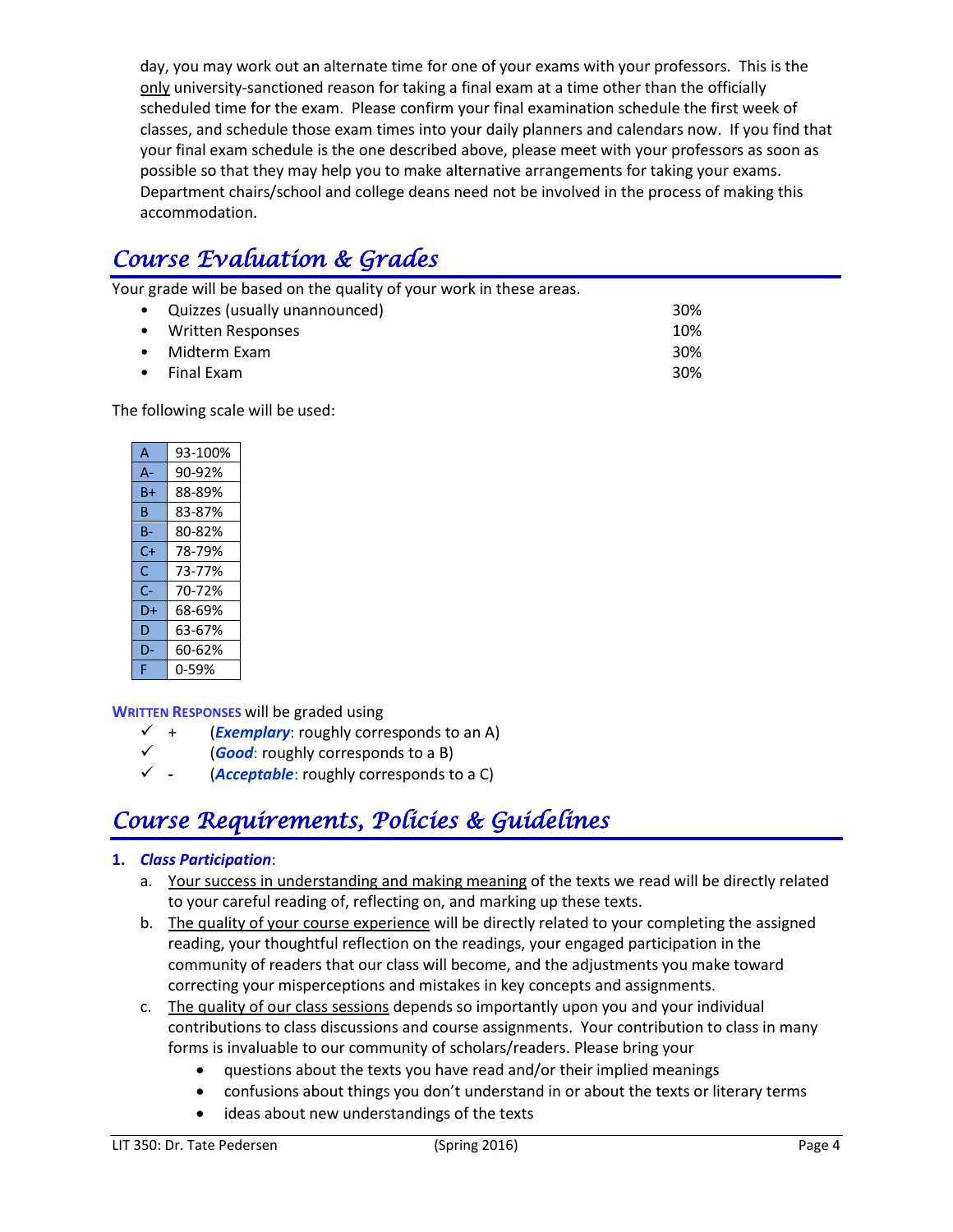- ideas about how these texts speak to our contemporary lives
- insights about connections between course readings and the many other important subjects you are studying

 perspectives about what spiritual impacts the texts may have on you or others All of these intellectual curiosities and spiritual reflections will be the lifeblood of our reading and discussing together.

d. Please feel comfortable contributing to the discussion. I am interested in your thoughts about the ways our course readings seem meaningful to you, but also in learning from your comments/questions about what you are/are not understanding. The impact of these readings on your lives, on the quality of our discussions together, and on your lifelong reading is more important than "grades," but, as you know, grades must be earned and assigned. Those of you who truly engage with the material, prepare each session's readings, and come to class ready to ask or contribute something will almost assuredly reap the reward of higher grades on your course work all the way along. If you annotate your texts during class discussions, you will be studying for your midterm and final exams too.

### **2.** *Class Sessions, Preparation, Assignments, and Technology*:

- a. All course books must be in your possession well before the class sessions dedicated to those books. No exemptions from quizzes or other required/graded work will be granted because you do not have course texts.
- b. If you wish to use your laptop during class, you need to sit in the front row/s. If you are using an electronic reader (Kindle, Nook, etc.), please let me know and have no other "file" open on your reader other than the class text/reading. If you wish to use your smart phones to research information to support our class discussions, please do so, but please do not use your smart phone for any other reasons during our class sessions. Please silence all electronics for the entire class period.
- c. Completion of all assignments is required, and passing the course will be difficult without doing so. Readings and written responses must be prepared in advance of the date scheduled/due and of sufficient length and quality to meet the assignment's requirements and intents. Missed work may be made up only in truly extenuating circumstances and only if you and I have had a conversation about your situation in advance. No make-up work will be given for missed work.
- d. Late assignments will not be accepted either in person, by delivery, or in my mailbox (unless you and I have communicated prior to the deadline about extenuating circumstances).
- e. It is your responsibility to see to it that I receive your work.
- f. Always keep multiple soft copies and hard copies of your work on hand so that you can provide duplicate copies if you need to.
- g. Handwritten assignments are never acceptable (unless so specified).
- h. You may be requested to attend office hours with the professor if a need arises.
- **3.** *Classroom Decorum*: Please manage your electronic devices appropriately and with consideration for others—see 2b above. Please dress in appropriate academic attire out of consideration for others in our class. I do reserve the right to ask you to leave the classroom if I believe your attire to be offensive and/or an obstacle to a positive learning and teaching environment.
- **4.** *Written Responses*: *All standards of academic writing that you were taught in WRI 110 (or its equivalent transfer course) are required of your writing in this class as well***.** You will write occasional responses to the assigned readings or viewings. Please see the "Questions for Literary Study" for guidelines about content to study and explore as you read, and be sure to follow all additional directions given for written responses.
- **5.** *Quizzes*: You will complete periodic quizzes on the assigned readings. Quizzes may not be made up unless you are absent for a university sponsored activity (concert tour, sporting competition, debate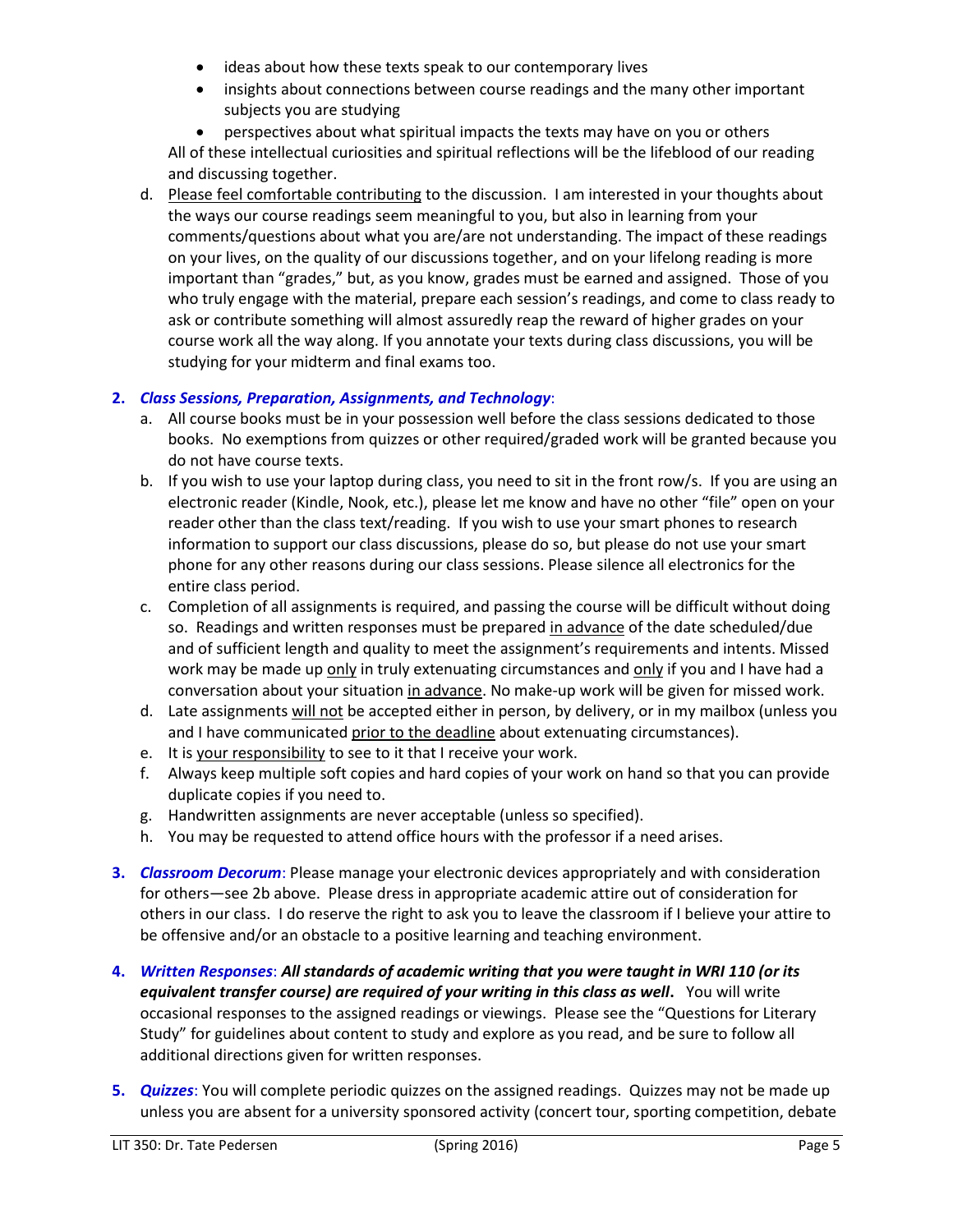tournament, etc.). Please notify me in advance if you will be missing a class session for such a reason.

- **6.** *Gmail, Canvas & Live Text*: You are responsible for checking your *PLNU Gmail, Canvas,* and *LiveText* accounts regularly for electronic messages from me. You are fully accountable for all course material, announcements, communications that are distributed via these sites, and I will send messages only to these sites. Please let me know if you encounter any technical problems with these sites. Please set up your Live Text account now if you have not already done so.
- **7.** *Extenuating Situations & Grades*: No "Incomplete" grades will be assigned unless extenuating circumstances (e.g., death in the family, automobile accidents, hospitalization) prevail. If you find yourself in such a situation, please contact me immediately. Also please submit any necessary and valid documents to help clarify and document your situation (e.g., doctor's letter on letterhead, funeral service program, police report, etc.). I am happy to help you in these difficult situations as best I can.
- **8.** *MLA Style***:** Since MLA style is the norm for academic writing in literary studies, all written work *must conform* to MLA style. (See also **LJML Department Statement**, *Inclusive Language*.)

## *Required Texts*

Adichie, Chimimanda Ngozi. *We Should All Be Feminists* Dillard, Annie. *For the Time Being* Dickens, Charles. *A Christmas Carol* Dinesen, Isak. *Anecdotes of Destiny*  Flaubert, Gustave. *Madame Bovary* Lawall, Sarah, ed. *The Norton Anthology of World Literature*. 2<sup>nd</sup> ed. Vol. F Various handouts

## *Recommended Texts (LJML Majors should own these)*

Gibaldi, Joseph. *MLA Handbook for Writers of Research Papers*. 7<sup>th</sup> ed. [808.02 M691h](http://phineas.pointloma.edu/search~S0?/c808.02+M691h/c808.02+m691h/-3,-1,,E/browse) Harmon & Holman. *A Handbook of Literature*. (See PHINEAS listings below; multiple editions are OK)

| A handbook to literature<br>Holman, C. Hugh (Clarence Hugh), 1914-                                          |                            | New York : Macmillan ; Toronto : Maxwell Macmillan ; New York : Maxwell Macmillan International, c1992 |  |  |  |
|-------------------------------------------------------------------------------------------------------------|----------------------------|--------------------------------------------------------------------------------------------------------|--|--|--|
| <b>LOCATION</b>                                                                                             | CALL NO.                   | <b>STATUS</b>                                                                                          |  |  |  |
| Upper Level                                                                                                 | 803 H747h 1992             | <b>AVAILABLE</b>                                                                                       |  |  |  |
| A handbook to literature<br>Harmon, William, 1938-<br>Upper Saddle River, N.J. : Prentice Hall, c1996, 2005 |                            |                                                                                                        |  |  |  |
| <b>LOCATION</b>                                                                                             | CALL NO.                   | <b>STATUS</b>                                                                                          |  |  |  |
| Upper Level                                                                                                 | 803 H <sub>288h</sub> 2005 | <b>AVAILABLE</b>                                                                                       |  |  |  |
| Reference                                                                                                   | 803 H <sub>288h</sub> 2009 | <b>NONCIRCULATING</b>                                                                                  |  |  |  |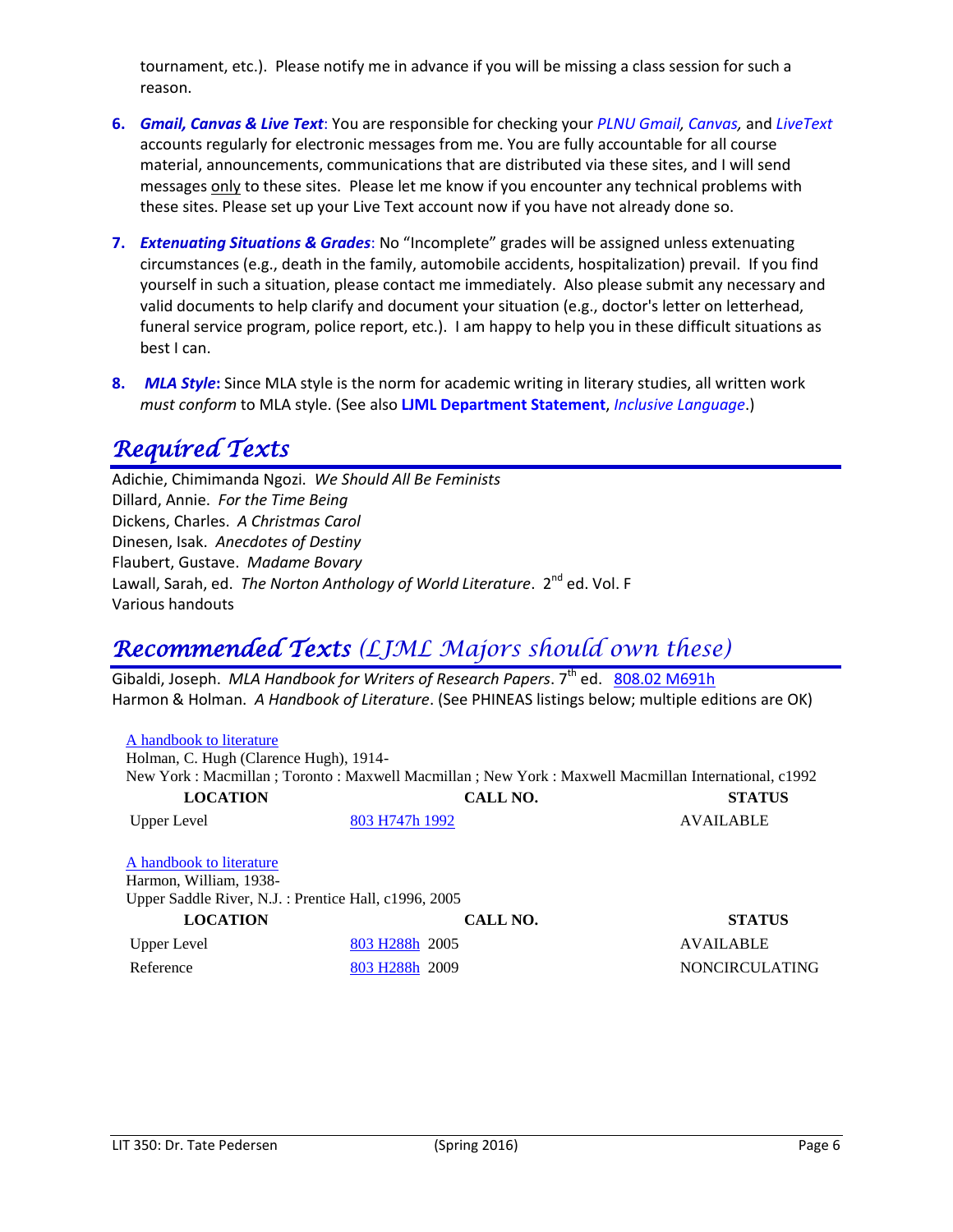# *Frames for Responding to Literature*

*Some words about GE…* The breadth of your liberal arts education (GE) is designed to help you develop your abilities for open-mindedness, engaged curiosity, informed thinking about old and new knowledge or views, and hospitable responses to the realities of others. In short, your GE classes give you the opportunity to think about the big questions in life. Reading literature is a powerful way to develop all these abilities and equips you well for all walks of life. The Old Testament is full of human stories, and Jesus too added his parables to the collections of the stories about human beings and about God. All this is to say that GE does not mean dumbed-down or easy. GE is an invitation to go "further up and further in" as C.S. Lewis reminds us; "the inside is larger than the outside" (*The Last Battle* 170), and literature is one of the doorways.

So…to create a meaningful reading experience you will need to do more than simply read the assigned work. In addition, you will need to thoughtfully reflect upon what you have read and the lines of thought your reading spins out in your own mind. You will also need to create a meaningful pattern of marking your texts (print or online) with your own notes and shorthand to help you remember the spots that are important to you and your course work.

Some of your responses to the works that we'll be reading will be your first impressions of the work, your personal reading difficulties, and your emotional attitudes toward the work—both before and after reading it. These are definitely valid and important responses that a careful reader recognizes, but they should not be seen as the end of a careful reader's response to any work of art, literary or otherwise.

Your reading and annotating will be enriched by attending to some specific elements of literature. (This focus will also help you improve your performance on the course exams.) These elements are *GENRE, VOICE/PERSPECTIVE, OPPOSITIONS, STRUCTURE, and STYLE*. Our class discussions will "mine" these aspects of literary study, and I will use specific literary terms as we discuss these works together. You may also discover that some of your peers in class are skilled in using literary terms. As they have become skilled, so can you. You can learn from them, but you will want to learn these terms yourself, apply them in your own reading, and remember them for your written responses, essays, and exams. The recommended text *Handbook to Literature* will be a great resource for understanding these terms (see above) when you have questions. There is a copy in the library too. There are also online literary glossaries, but the gold standards are Harmon *A Handbook to Literature* and Abrams *A Glossary of Literary Terms*.

You will find some important questions for literary study outlined on page eight below, and the frames for the questions will also appear on the discussion question handouts you'll see on Canvas and in class. The questions for literary study will work differently for different works, so focus on the differences as you read each text. The differences between the works and the ideas we see in them are important—as are the differences in interpretation (or reading) that will inevitably arise from all of you as different readers. Please welcome and attend to these differences instead of trying to minimize or erase them; they will be a vital component in our class discussions and in our deepening understanding of others through literature.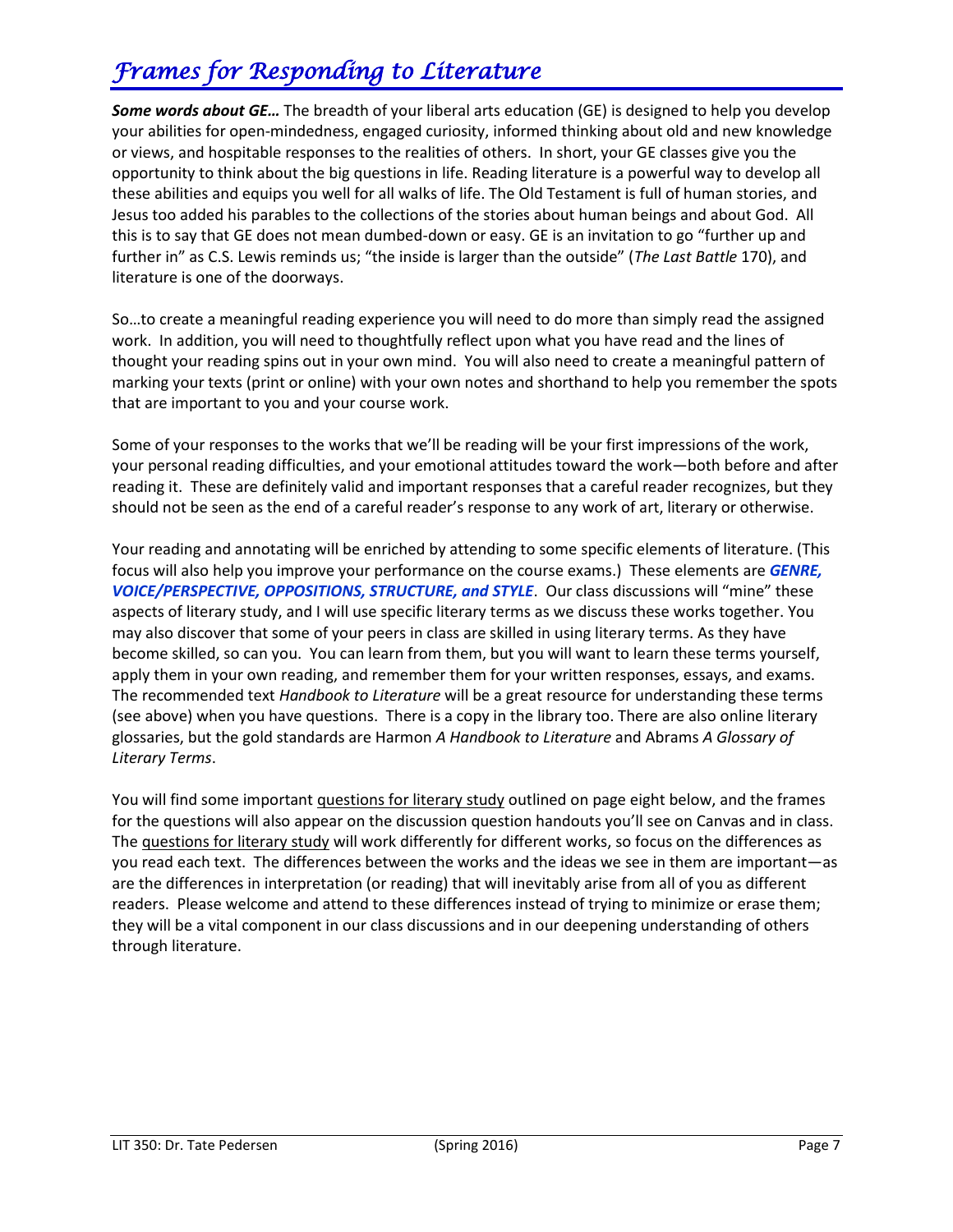### *QUESTIONS FOR LITERARY STUDY*

- **1.** *GENRE***:** what type of literature is this work: 1A) prose (fiction or non-fiction), poetry, drama; 1B) what kind of fiction, non-fiction, poetry, or drama (e.g., gothic, manifesto, social realism, local color, stream-of-consciousness, didactic, domestic, sentimental, bildüngsroman, künstlerroman, lyric, narrative, ballad, sonnet, meditation, epic, tragedy, comedy, etc.); 2) in what ways does the genre establish, complement, or complicate the themes, effects, and/or intent(s) of the work?
- **2.** *VOICE OR PERSPECTIVE (POV):* who narrates this story, who speaks this poem, relates this play, or who makes this argument? is s/he a character, critic, speaker, lecturer, and what is her/his relation to the topic(s) addressed? how would you describe the narrator's or speaker's voice: intrusive, consistent, multiple, prominent, reliable, etc.? if fiction, how would you classify the narrative voice: first-person, third-person, limited omniscient, omniscient? what is the tone (author's attitude toward the subject matter) of the piece?
- **3.** *OPPOSITIONS***:** what primary tensions (ideas, arguments, issues, differences, dilemmas) are set forth in the work? how/in what light are these oppositions (their players and values) presented, and to what end(s)? who or what is elevated or stigmatized? what does the work, in its important characters/individuals/figures, aim to do? what observations can you make about any of the following social arrangements or domains: family, childhood, adulthood, class, sexuality, gender, public and private spaces, work, home, rural and urban life, economics and wealth, morality, religion, education, art (aesthetics), science, technology, government, law, historical events, politics, leisure, health, medicine, etc.? what special relation (and how or why) do women or men or children have to (certain ones of) these issues? *Keep the cultural context of the work clearly in mind as you read for oppositions.*
- **4.** *STRUCTURE***:** what are the work's parts, sections, patterns? what beginnings and endings do you see within the work's entire structure? what double or multiple plots are running alongside one another in the novel or story? what shifts in places or times do you see? what significant sections of a character's life or a community's life seem to break the work into sections? what grouping of lines appear in the poem; how long or short are they? what acts or scenes do you find in the play?
- **5.** *STYLE***:** what kind of language (diction, vocabulary, dialect, etc.) does the author use: formal, erudite, colloquial, lyrical, poetic, journalistic, etc.? what poetic devices or literariness do you see in the piece (allusion, literary or high culture references, metaphoric language, imagery, symbolism, insertion of other artistic texts or literary forms, etc.)? how would you describe the author's overall literary artistry and what is its effect on the content and/or message(s) of the piece?

#### **HEADING**

On the top left-hand side of your written responses, please put the following information:

- $\checkmark$  Your Name
- $\checkmark$  Date
- $\checkmark$  LIT 350, Sec 1/Sec 2, Spring 2016
- Dr. Tate Pedersen
- $\checkmark$  Title of Work, Author, Publication
- $\checkmark$  Title of Related Media and Call Number (if applicable)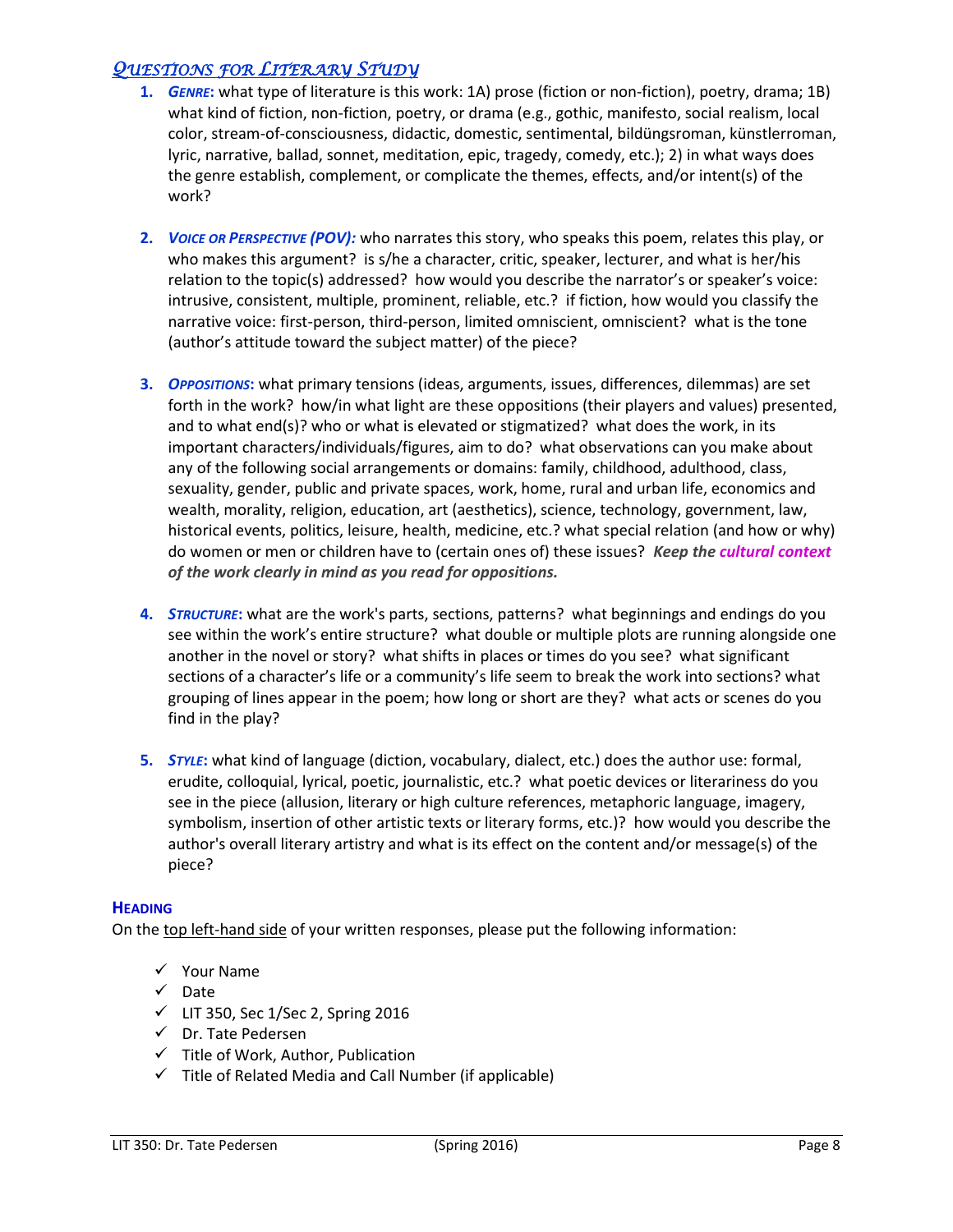# *Schedule of Readings, Discussions & Assignments (Changes TBD)*

| <b>Week One</b>    |                                                                                           |
|--------------------|-------------------------------------------------------------------------------------------|
| 1 Jan 14           | Class Introduction: Expectations, Policies, & Syllabus. Goals and Learning Outcomes.      |
| <b>Week Two</b>    |                                                                                           |
| 2 Jan 19           | Charles Dickens A Christmas Carol (1843) (British) (Staves 1 & 2, pp. 39-77 Brdv.) [VOICE |
|                    | OR PERSPECTIVE (POV), STYLE, STRUCTURE]                                                   |
| 3 Jan 21           | Dickens A Christmas Carol (Staves 3-5, pp. 78-125 Brdv.) [GENRE, OPPOSITIONS]             |
| <b>Week Three</b>  |                                                                                           |
| 4 Jan 26           | Gustave Flaubert Madame Bovary (1856) (French) (Part 1, pp. 3-63)                         |
| 5 Jan 28           | Flaubert Madame Bovary (Part 2, pp. 65-114)                                               |
| <b>Week Four</b>   |                                                                                           |
| 6 Feb 2            | Flaubert Madame Bovary (Part 2, pp. 114-61)                                               |
| 7 Feb 4            | Flaubert Madame Bovary (Part 2, pp. 161-213)                                              |
| <b>Week Five</b>   |                                                                                           |
| 8 Feb 9            | Flaubert Madame Bovary (Part 3, pp. 215-75)                                               |
| 9 Feb 11           | Flaubert Madame Bovary (Part 3, pp. 275-327)                                              |
| <b>Week Six</b>    |                                                                                           |
| 10 Feb 16          | Madame Bovary DVD 0112 (51 min.)                                                          |
| <b>11 Feb 18</b>   | Class will meet at 7:00 PM for WRITER'S SYMPOSIUM BY THE SEA: NIKKI GIOVANNI              |
|                    | (readings will be provided in advance)                                                    |
| <b>Week Seven</b>  |                                                                                           |
| 12 Feb 23          | Luigi Pirandello Six Characters in Search of an Author (1921) (Italian) (NRTN Vol. F pp.  |
|                    | 1721-66) & DVD 0633 (90 min.)                                                             |
| 13 Feb 25          | Pirandello Six Characters & DVD 0633 (90 min.)/DVD 0111 (60 min.)                         |
| <b>Week Eight</b>  |                                                                                           |
| 14 Mar 1           | William Butler Yeats "The Second Coming," "When You Are Old," "Sailing to Byzantium,"     |
|                    | "Among School Children" (1892, 1899, 1920, 1921, 1927) (Irish) (NRTN Vol. F. pp. 1699-    |
|                    | 1702, 1705)                                                                               |
| <b>15 Mar 3</b>    | <b>MIDTERM EXAM-BRING A #2 PENCIL WITH YOU</b>                                            |
|                    |                                                                                           |
|                    | <b>March 5-13</b><br><b>Spring Break</b>                                                  |
| <b>Week Nine</b>   |                                                                                           |
| 16 Mar 15          | Virginia Woolf from A Room of One's Own (1929) (British) (NRTN Vol. F pp. 1974-96);       |
|                    | DVD 0803 (53 min.)                                                                        |
| 17 Mar 17          | T. S. Eliot "The Love Song of J. Alfred Prufrock" (1915) (British/American) (NRTN Vol. F  |
|                    | pp. 2071-79)                                                                              |
| <b>Week Ten</b>    |                                                                                           |
| 18 Mar 22          | Anna Akhmatova Requiem (1935/1963/1987) (Russian) (NRTN Vol. F pp. 2098-2108)             |
|                    |                                                                                           |
|                    | <b>March 24-28</b><br><b>Easter Break</b>                                                 |
|                    |                                                                                           |
| <b>Week Eleven</b> |                                                                                           |
| 19 Mar 26          | Isak Dinesen "Babette's Feast" (1958) (Danish) (pp. 21-59) & DVD 0233 (103 min.)          |
| 20 Mar 31          | Dinesen "Babette's Feast" & DVD 0233 (103 min.)                                           |
| <b>Week Twelve</b> |                                                                                           |
| 21 Apr 7           | Samuel Beckett Endgame (NRTN Vol. F pp. 2455-87)                                          |
| 22 Apr 9           | Beckett Endgame (NRTN Vol. F pp. 2455-87)                                                 |